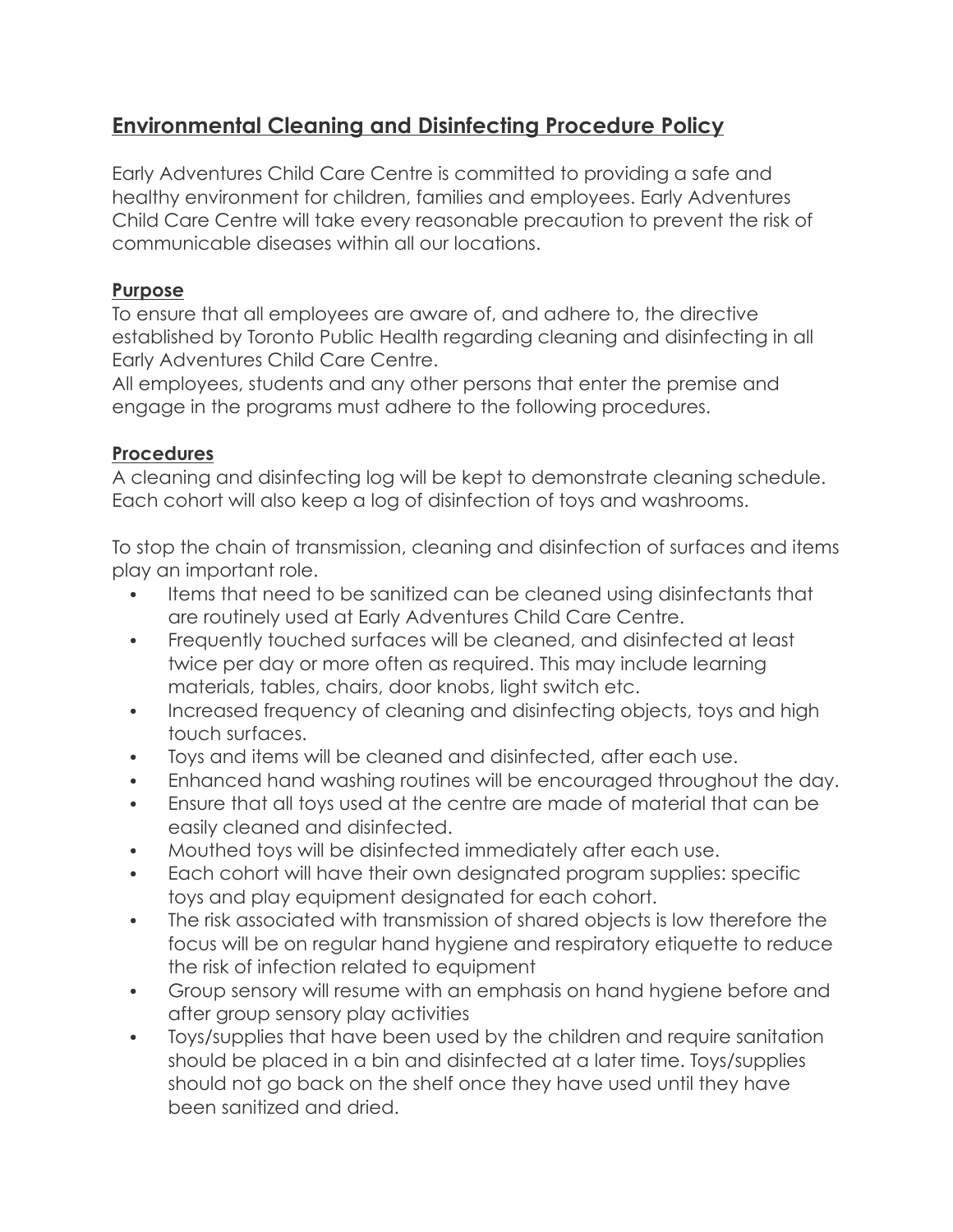# **Cleaning and Disinfection frequency requirements**

- Clean and disinfect upon ENTRY to childcare: Any hard surfaces such as water bottles, travel mugs, cell phones, lunch containers
- Clean and disinfect upon children's ENTRY to childcare: Any hard surfaces such as water bottles, containers, bags.
- Washrooms will be disinfected after each use for employees and for each child. If a cohort is doing a full washroom routine, the whole area will be disinfected before the next cohort is able to use the washroom.

# **Clean and disinfect frequencies for other surfaces and items:**

- Tables and counter tops: used for food preparation and food service must be cleaned and disinfected before and after each use.
- Tables and chairs must be cleaned and disinfected before and after serving food as well as after each use.
- Spills must be cleaned and disinfected immediately.
- Hand wash sinks: staff and children washroom areas must be cleaned and disinfected at least two times per day and as often as necessary (e.g., when visibly dirty or contaminated with body fluids)
- Floors: cleaning and disinfecting must be performed as required, i.e., when spills occur, and throughout the day when rooms are available, i.e., during outdoor play.
- Any garbage bins that need emptying during the day, will be removed by the employees and disposed of in the school bin.
- Floor Mats: cleaning and disinfecting must be performed throughout the day and at a minimum of twice daily.
- Outdoor play structures do not need to be cleaned or disinfected between uses unless the equipment is visibly soiled or dirty. Hand hygiene is practised before and after using playground equipment or outdoor play structures.
- High-touch surfaces: any surfaces at your location that has frequent contact with hands (e.g., light switches, shelving, containers, handrails, doorknobs, sinks, toilets etc.) These surfaces should be cleaned at least twice per day and as often as necessary (e.g., when visibly dirty or contaminated with body fluids).
- Other shared items: e.g.,attendance binders etc., must be disinfected between users.
- All items that cannot be cleaned (paper books, cardboard puzzles) should be removed and stored in a sealed container for a minimum of 7 days after use.
- Sleeping cots and linens must be cleaned and disinfected weekly, and as often as necessary. (when soiled)